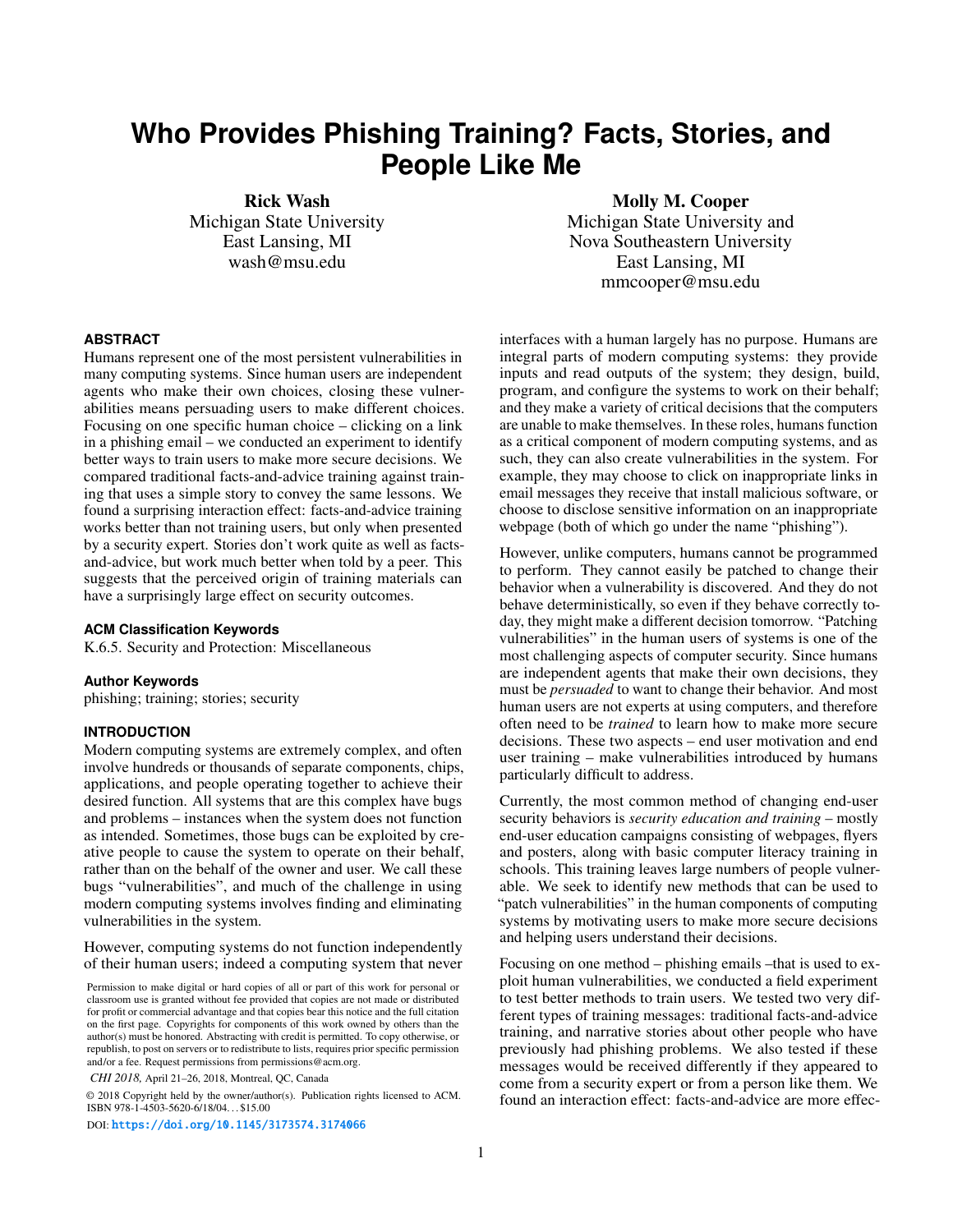tive when provided by security experts, but stories are more effective when told by other people like them. This interaction indicates that a new potential avenue for security training (stories from peers) may be effective, and that previous research that used narratives [\[26\]](#page-10-0) may be underestimating their effectiveness because their narratives came from experts.

# **LITERATURE REVIEW**

### **Human Vulnerabilities**

Human vulnerabilities are a very widely exploited method of breaking into and misusing computing systems, and attacks that exploit these vulnerabilities are a large source of costs in many organizations. Phishing scams alone cost organizations approximately \$3.2 billion in 2007 [\[18\]](#page-10-1). Many companies spend as much as \$3.7 million a year preventing phishing and spear phishing attacks [\[13\]](#page-10-2). Nelson (based on a study by Cloudmark) estimated spear phishing attacks can cost an estimated \$1.6 million per incident [\[27\]](#page-10-3).

Trying to address these human vulnerabilities is big business. Many organizations, including the US Federal Bureau of Investigation, the US Computer Emergency Response Team, and most large technology companies have a large numbers of webpages and training campaigns that are designed to train the general public in how to protect themselves and their computers from cyber attack [\[32\]](#page-11-0). There are a large number of companies that sell software and training solutions to organizations that can be used internally to train their employees in cyber security.

However, despite all of this effort to train end users, a large number of end users are still vulnerable. Indeed, at a recent public talk, Rob Joyce, the chief of Tailored Access Operations at the US National Security Agency (effectively the chief hacker for the US) discussed how exploiting technical vulnerabilities is effective when they are available, but the most reliable method of breaking into computers is to get their human users to make a bad decision [\[20\]](#page-10-4). That is, he claimed that human vulnerabilities provide a more reliable and consistent method for gaining unauthorized access to computing systems than technical vulnerabilities. And he emphasized that this is true not only for home computer users, who commonly lack the technical expertise to secure their computers [\[40\]](#page-11-1), but it is also true at the level of large organizations and nation-states that spend large amounts on computer security.

### **Phishing**

We focus on a specific, known method for exploiting vulnerabilities in human users: phishing scams. A phishing scam involves sending a user an email that is pretending to be from a person or organization that the user knows, and asking that user to take some action that seems like it would benefit the user or organization, but really benefits the attacker. The most common example of a phishing scam involves the attacker sending an email asking the user to click on a link and enter in their username and password on the resulting webpage (which is often a fake webpage controlled by the attacker but designed to mimic the appearance of a webpage for the trusted organization). Other examples of phishing emails include fake emails asking users to click on a link to install or run a new

application, or asking users to click on an insecure link that ends up executing some other type of technical attack (e.g. drive-by download of ransomware).

Phishing messages are very complicated to identify because they are often intentionally designed to mimic real, trustworthy messages [\[5\]](#page-9-0). There are two major types of phishing messages that are commonly studied: phishing websites that mimic real, known websites but surreptitiously collect usernames and passwords or provide malicious downloads; and phishing emails that mimic real emails but contain links to phishing websites where data is collected or distributed. This pattern is quite common – a first message (email) that directs vulnerable users to a second message (website) where the actual bad things happen. In addition to email, phishing has been found on voicemail (vishing) and text chat (smishing) and others [\[33\]](#page-11-2).

Phishing messages are difficult for users to detect. Schechter et al. found that most security indicators on emails and websites are generally small and difficult to notice. They found that it is difficult for end users to notice the absence of an indicator than the presence of an indicator [\[37\]](#page-11-3). Phishing messages often take advantage of this by including fake versions of common security indicators [\[11\]](#page-10-5). Phishing messages that appear to come from friends or other trusted sources are also not scrutinized as closely and users are more likely to click on such messages [\[19\]](#page-10-6). Messages on Facebook are more likely to be clicked than messages via email, as are messages that invoke curiosity or fit the recipient's expectations [\[3\]](#page-9-1).

# **Phishing Training**

A number of researchers have attempted to design interventions that train, educate, and persuade end users. Table [1](#page-2-0) contains a comparison of a number of these phishing studies.

Kumaraguru et al. [\[26\]](#page-10-0) conducted a series of phishing studies intended to teach end users how to identify common phishing messages, and then measure behaviorally whether they clicked on links in (fake) phishing messages. Their major finding involves the timing of training: training messages that are provided to users in real time when they click on an inappropriate link – which they called "embedded training" – are significantly more effective than similar training messages that can be perused at the user's leisure [\[23\]](#page-10-7). Embedded training provides a strong motivation to learn – the user just made a mistake – and also provides fast and effective feedback to users at the time they are most receptive to it [\[26\]](#page-10-0). They also found that using a comic where characters explain phishing concepts to teach the phishing lesson was more effective than traditional webpages with text [\[24\]](#page-10-8).

While their original studies used role playing in a research lab, they were able to validate these findings in two real-world organizations [\[25,](#page-10-9) [22\]](#page-10-10). They were able to reduce click rates from an initial 40%-50% down to rates closer to 20%. However, this still leaves a large number of people vulnerable to phishing attacks. Also, Caputo et al. conducted an better controlled experiment that replicated the embedded training + comic structure with longer periods of time between training and testing, but found no improvement in click rate [\[5\]](#page-9-0).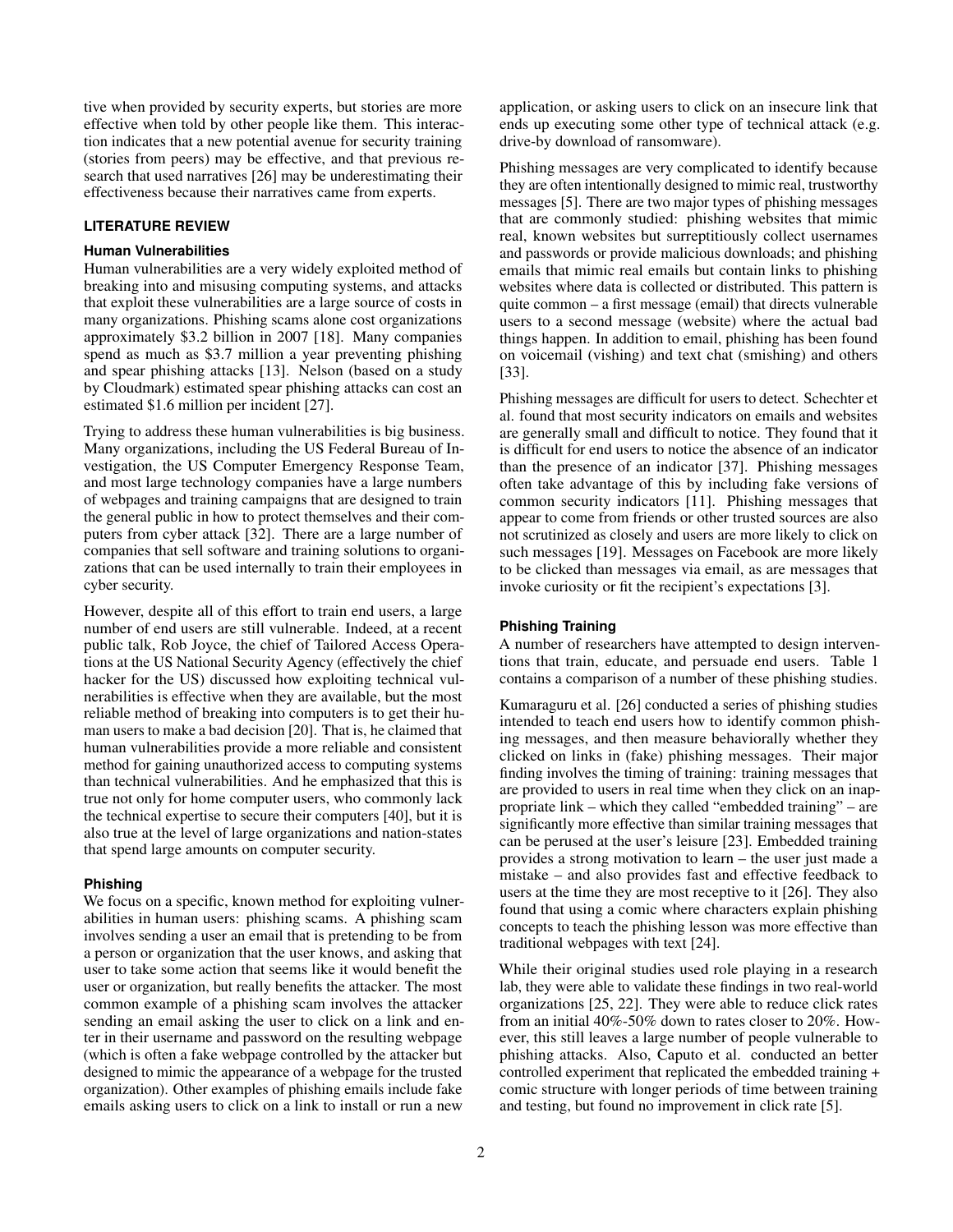| <b>Authors</b>         | Publication          | Location | N     | Click       | Outcome      | Repeat          |
|------------------------|----------------------|----------|-------|-------------|--------------|-----------------|
| Ferguson [12]          | <b>EDUCAUSE 2005</b> | Field    | 512   | 80%         | Click        | None            |
| Wu et al. [41]         | <b>CHI 2006</b>      | Lab      | 30    | 52%         | Click        | None            |
| Jagatic et al. [19]    | <b>CACM 2007</b>     | Field    | 921   | 72% / 16%   | Info         | None            |
| Kumaraguru et al. [23] | CHI 2007             | Lab      | 30    | 90%         | Click        | None            |
| Kumaraguru et al. [24] | eCrime 2007          | Lab      | 42    | 90%         | Click        | 7 days          |
| Kumaraguru et al. [25] | eCrime 2008          | Field    | 311   | $42\%/39\%$ | <b>Both</b>  | 2 and 7 days    |
| Kumaraguru et al. [22] | <b>SOUPS 2009</b>    | Field    | 515   | 52%/51%/45% | <b>B</b> oth | 28 days         |
| Caputo et al. [5]      | IEEE S&P Mag, 2014   | Field    | 1,359 | 60%         | Click        | 7 months        |
| This Paper             |                      | Field    | 1,945 | 11.7%       | Click        | 2.7 and 42 days |

<span id="page-2-0"></span>Table 1. Summary of previous research about Phishing clicking and training. Field studies were conducted with unsuspecting subjects, and thus likely represent more accurate estimates of click rates. Click rates in this table are before subjects received training (if the study included training); if multiple rates are listed, the original paper reported separate rates for different conditions. Most studies considered a 'click' to be falling for the scam, but a few considered entering personal information ('info') into the subsequent webpage.

Another approach to training focuses specifically on the URLs in the phishing links. "Anti-phishing Phil" is a web-based game designed by a team at Carnegie Mellon that trains users to identify phishing URLs. It uses a fun game framed around actual fishing (URLs are hooks catching your fish) to educate users how to look at a URL and identify which website it actually goes to [\[38\]](#page-11-5).

Many organizations in the information security industry have also adopted the "embedded training" approach to phishing prevention. A number of companies, including Wombat Security, PhishMe, and Symantec, sell vended solutions that allow an organization to send test phishing messages to employees and provide embedded training when users click on those messages. This approach has become an industry standard way of protecting an organization against phishing attacks. However, there are times when this approach can backfire and actually increase how frequently users click on phishing messages. This can happen, for example, if users know about the training and expect to receive actually-benign phishing messages that they then click on specifically to see the newest training pages [\[16\]](#page-10-12).

While the idea of embedded training (displaying training after clicking on a fake phishing message) has become an industry standard, there is still much work to be done to maximize the effectiveness of the training messages themselves. Most organizations have "help" webpages that are intended to help users learn how to deal with phishing. Rader and Wash [\[32\]](#page-11-0) catalogued a number of these websites from many different vendors and analyzed them. The vast majority of these webpages fit a common pattern: 1) they first provide decontextualized factual information such as a definition of phishing and generic examples of harm; and 2) they provide generic advice in the form of 2nd person imperative statements ("you should do X" or "don't do X"). This facts-and-advice structure is useful to users, but is often incomplete from a user's point of view. It often does not contain information about who might be attacking, or the detailed social and personal consequences of actual attacks [\[32\]](#page-11-0).

# **Stories**

Recent work has suggested that these help webpages are not the only source of security information for end users. Rader et al. [\[31\]](#page-11-6) found that many end users learn about security

by talking to each other, and specifically by telling stories about incidents to each other. They catalogued a number of these stories, and found that such stories are often told by family and friends about specific security incidents, and often are told as a way of conveying "lessons" about security. Rader and Wash [\[32\]](#page-11-0) re-analyzed these stories to find that, relative to help webpages or news articles, stories tend to focus disproportionately on attackers and their motivations.

Das et al. [\[9\]](#page-10-13) conducted an interview study and also found significant social influences on security behaviors, often as a way to "warn" others about specific, observable threats. Redmiles et al. [\[35\]](#page-11-7) followed up with another interview study and found that people evaluate stories about digital security based mostly on the trustworthiness of the source, but evaluate stories about physical security based on content of the story. (This finding was later validated in a representative survey [\[34\]](#page-11-8).) They also found that stories about negative events had the strongest influence.

Stories are narratives in which characters (people) experience predicaments (problems, context) [\[21\]](#page-10-14). They are told as a sequence of events connected together to establish a plot. People in the stories have intentions (goals) and take actions. In response to those actions, other things happen (cause and effect). Framing knowledge as a sequence of actions rather than as factual statements more closely resembles how people learn from experience [\[21\]](#page-10-14).

Human beings very naturally tell stories about real-life events to each other. They use stories as a way to learn from others' experiences so they can react appropriately in similar situations. For example, the purpose of gossip is not to spread factual knowledge about people, but instead is used to convey lessons about how to behave in various circumstances [\[2\]](#page-9-2). We suspect that stories can be intentionally used to train users about security in general (which was also suggested by Redmiles et al. [\[35\]](#page-11-7)), and phishing in particular, and so we set out to test this hypothesis.

# **METHODS**

In this project, we focus on how to design appropriate training messages that will help users avoid clicking on phishing emails. Existing literature suggests that many users learn about computer security issues through social influences – that is,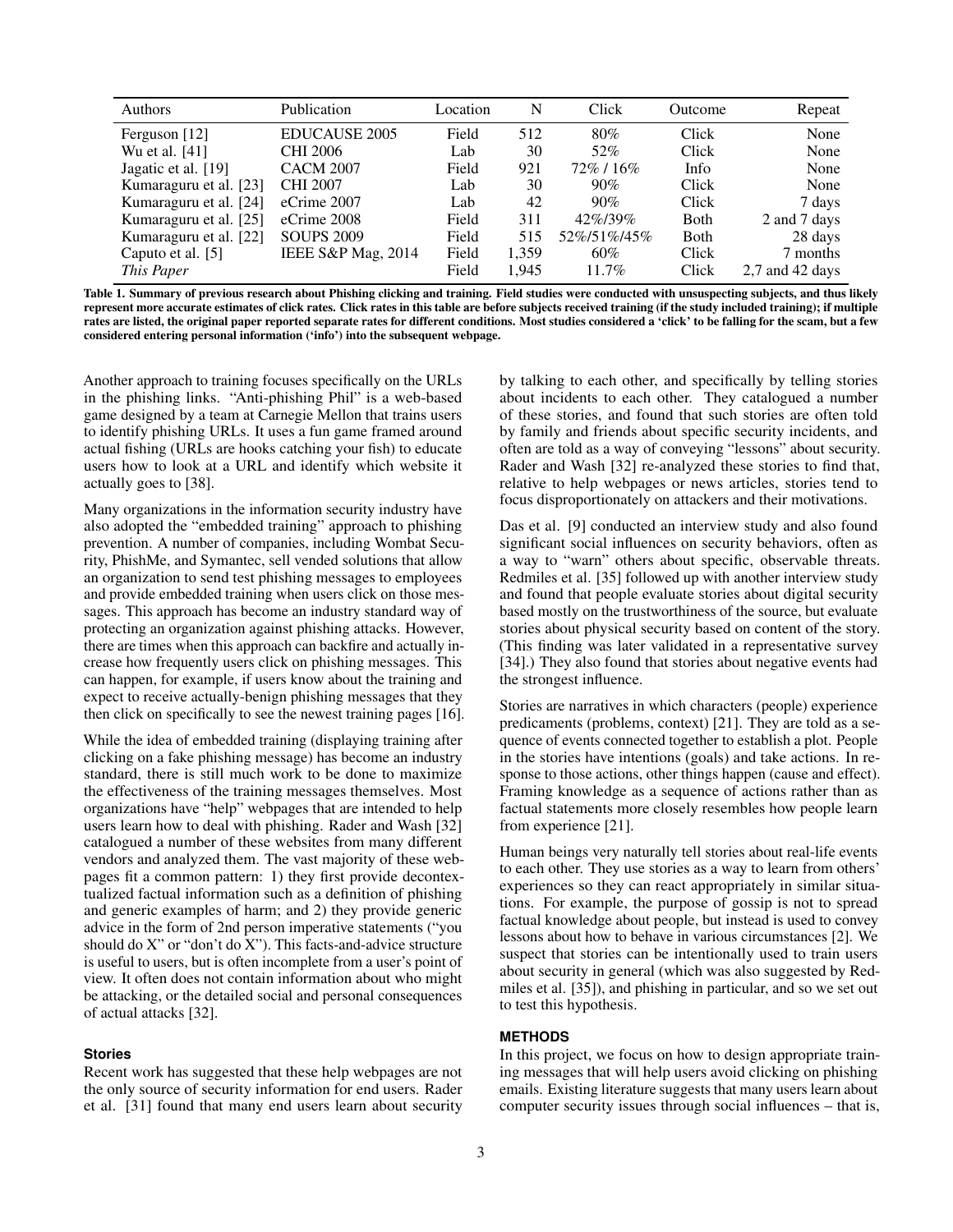they learn about security incidents, problems, and solutions by talking to other people and hearing stories and warnings from them [\[30,](#page-10-15) [9\]](#page-10-13). We wanted to know if this method of learning can be used to improve security training messages in organizations. To that end, we created a phishing experiment: we sent a large number of users multiple phishing emails with randomly assigned embedded training. When any user clicks on the link in any of the phishing emails, they receive a training message. We randomly assigned training messages so we could identify the causal effects of the different forms of training. And then we measured future click rates when subsequent phishing emails were sent to the same users.

We created five different versions of our training message. First, we wanted to see if social stories might provide a more effective training message than more traditional facts-and-advice messages. However, we noted that the existing literature found an important difference for learning from social stories: the stories or warning almost always came from friends, family, colleagues, or other trusted, known individuals, whereas the facts-and-advice are always written from the perspective of the experts working for the organization [\[32\]](#page-11-0). This known individual vs organization's expert distinction might be important in the way that end users interpret the messages.

Therefore, we created messages in a 2x2 structure. Across one dimension we varied whether the training message contained a facts-and-advice message, or whether it contained a story about a previous phishing incident. Across another dimension, we varied who was seen as communicating the information: either an expert working for the organization, or a generic person similar to the end user. Finally, none of these four conditions provide a strong control condition to evaluate the effectiveness of these messages against. So we includes a fifth condition with no message as a control condition: do any of these messages perform significantly better than not providing training at all?

# **Phishing Campaign**

To test these messages, we conducted a phishing campaign at our university. Our university is a large flagship state university in the midwestern United States. We designed our study to target a randomly chosen set of 2000 staff members at the university to each receive a series of four phishing emails spread out over the period of two months. Each of these phishing messages would contain a personalized link that would allow us to track whether the staff member clicked on each message. The first email where the link is clicked will take the staff member to a training message page with the training message for the experimental condition that this person was randomly assigned to; clicks in subsequent emails simply went to a blank webpage. This study and all pre-studies were approved by our institution's IRB.

#### **Subject Selection**

Working with the university central IT Services organization, we identified a list of approximately 7,500 staff members at the university who have email accounts with the university. This includes a wide variety of different types of jobs,



Figure 1. The initial phishing email was sent on day 0. Following phishing emails were send on day 2 (short term), 7 (medium term), and 42 (long term).

including academic staff (e.g. secretaries who work in department or administrator offices), facilities staff (groundskeepers, HVAC repairmen), medical and veterinary staff who work with university-affiliated clinics, athletics staff, accounting staff, development and advancement staff, food service staff, museum staff, and many other staff members associated with specific activities conducted by the university. We excluded from this list all individuals who are also faculty at the university (which removes deans, department chairs, and most senior administrators), anyone listed as working in an "IT Services" or information technology organization, and individuals with special protections on their email account (such as the head football coach). While everyone in this population works for the large university, we believe that the wide range of job titles illustrates that this population represents a very valuable crosssection of workers and is likely to generalize well beyond university employees.

We randomly choose 2000 staff members from this list to be subjects in this study. Each subject received all four phishing emails sent between October 24th, 2016 and December 5th, 2016. We limited the study to 2000 staff members for three reasons 1) the tool used to send and track phishing messages (Symantec Blackfin<sup>[1](#page-3-0)</sup>) charges per person, and limiting the number of subjects to 2000 made this study more financially affordable; 2) we were concerned that subjects would talk amongst themselves (as the participants in Kumaraguru et al.'s study did [\[25\]](#page-10-9)), and by not having all staff members receive messages we somewhat limited the effects of this crosstalk; and 3) preliminary estimates and power analyses suggested that 400 subjects per condition  $(5 \text{ conditions} == 2000 \text{ total})$ subjects) would be sufficient to detect small-to-medium size effects of the differences in conditions if the expected 30% of subjects clicked on links in the emails.

#### **Pre-study 1: Phishing Emails**

We decided to send out a total of four phishing emails to each subject. After the initial email, we wanted to measure phishing susceptibility at short (2-days), medium (7-days) and long (30 days) timeframes. Due to the unfortunate timing of a security breach that was occupying the time of the IT security and help desk staff, we had to delay the final long-timeframe email to 42 days after the initial email.

To avoid the problem of individuals being repeatedly exposed to the same email (which they might recognize), we chose four different phishing emails to send to each subject. All subjects received the same four emails. However, as Caputo et al. found [\[5\]](#page-9-0), each email may be different in how difficult it is to identify as a phishing email. If we sent all subjects emails in the same order, which is what Caputo et al. did, then it is difficult to tell if changes in click rates are due to training

<span id="page-3-0"></span><sup>1</sup> <https://www.symantec.com/products/phishing-readiness>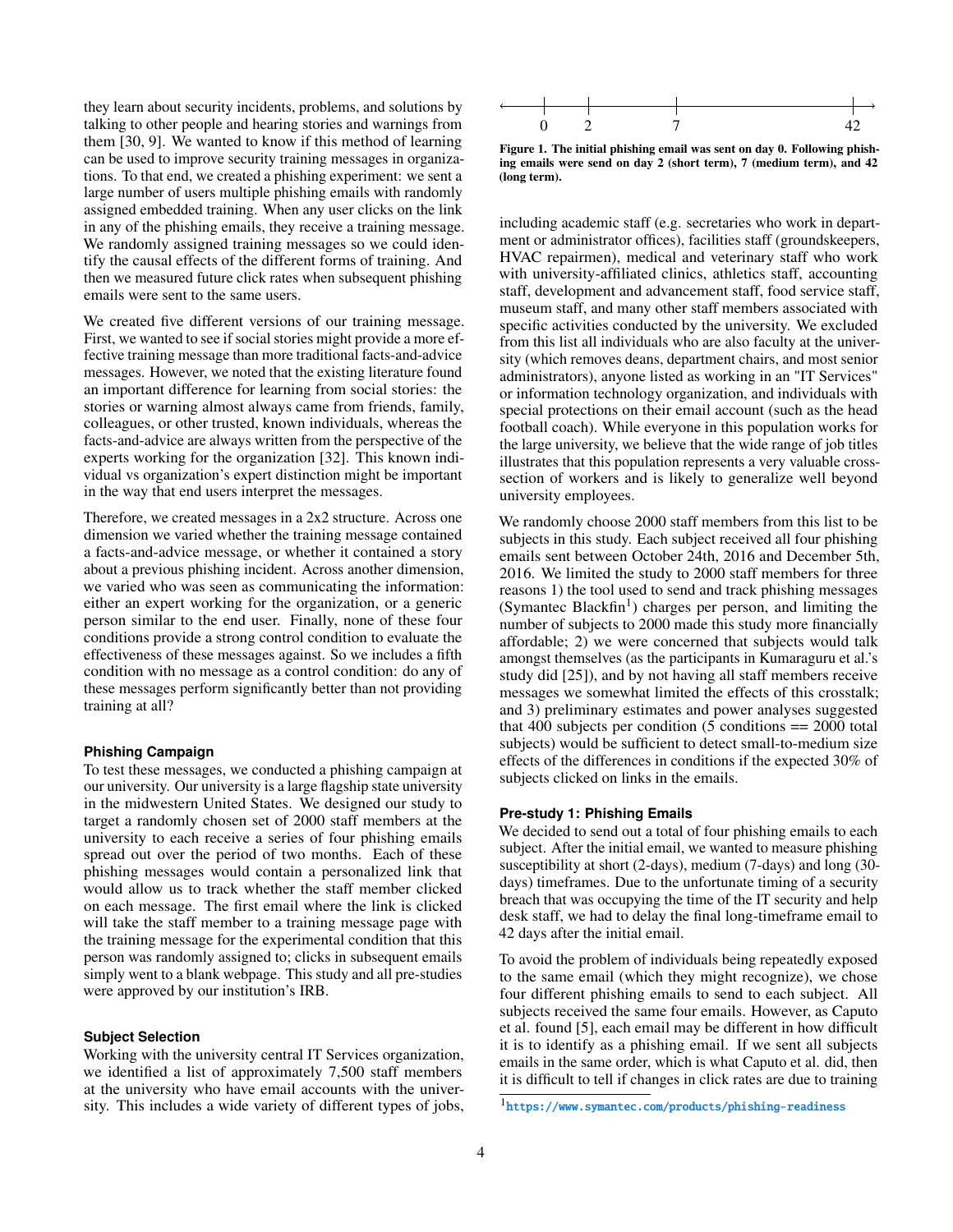|         | Email No. |  |  |   |
|---------|-----------|--|--|---|
| Group 1 |           |  |  |   |
| Group 2 |           |  |  | 3 |
| Group 3 | 3         |  |  |   |
| Group 4 |           |  |  |   |

<span id="page-4-0"></span>Figure 2. Latin square design to counterbalance phishing emails across groups.

or if they are due to differences in email difficulty. (Caputo et al.'s second email was much less difficult than the first for their subjects to identify as a phishing email). To address this problem, we randomly assigned subjects to receive the phishing emails in different orders according to a Latin square, with four different orders of emails that are balanced to ensure that for any pair of 2 emails, each email comes before the other in half of the orderings and after the other in the other half of the orderings. The specific Latin square used is in Figure [2.](#page-4-0)

To select the specific phishing messages that we would send, we began by looking through the list of phishing emails that Cornell University has collected in their PhishBowl website[2](#page-4-1) . We examined these messages and consulted with the IT Services organization at our university, and we identified a set of 12 messages that are very similar to messages that our university has received in the recent past (the last year or so before the study). These 12 phishing emails had a range of different types of messages, including requests from IT services, opportunities for jobs, credit card changes, and extremely vague emails (an email only containing the letters "FYI" linked to a website).

To choose the four emails we used, we conducted an IRBapproved pre-study. We put all 12 emails into a survey and asked participants on Amazon's Mechanical Turk to rate each of the emails on a 5-point Likert scale from "Extremely Fake" to "Extremely Real". This is a very different population than our subjects; we expected that there may be topics specific to our primary population that the MTurk population might miss, but the general realism of the emails would carry over from one population to the other.

We received 100 valid responses (57% Men, 54% 18-29 years old, paid \$1 each for a 5 minute survey) that passed the attention check question. Three of the emails had an average rating above the neutral option. All three emails focused on the same topic: they appeared to be emails from the IT organization alerting users to changes or problems. One was an email about "your mailbox is almost full", one was a warning about "a new signin attempt from an unusual location", and the third was a notice about IT "upgrading email accounts". The email with the next highest average realism also appeared to be from IT: "Click here to revalidate your inbox". These emails all had similar realism scores, and all appeared to be from the organization's IT department. We choose to use these four emails for the main study. These four, and all 12 of the emails we tested and the results of the pre-study can be seen in our online appendix at <https://osf.io/snh7e/>.

Finally, we registered four new domain names to use as phishing domains – <msu-it.com>, <msu-itservices.com>, <itservices-msu.com>, and <it-msu.com><sup>[3](#page-4-2)</sup>. These domains all appear to be related to our university and its IT organization, but were registered and owned by a third party (the first author) and point to a non-university IP address. Each of the phishing emails was assigned to use one of these domain names. Each email was sent from an email account named 'IT Services' with an email address of 'help@<domain>'. The link in each phishing email was linked to 'www.<domain>', which each email being assigned one of the four domains.

# **Pre-study 2: Advice and Stories**

To test our hypotheses, we need to provide training materials when our subjects click on the link in one of the phishing emails. Specifically, we needed two different types of training materials: 1) a story that teaches people not to fall for phishing, and 2) facts-and-advice that explain phishing and how not to fall for it. However, there is an important potential confound in this design: if the two training materials teach different things (e.g if one of them explains to hover over links to see the URL and the other doesn't), then it is possible that differences between conditions could be because they teach different lessons rather than because of the rhetorical approach (story vs. facts-and-advice).

To address this confound, we conducted a second IRBapproved pre-study to choose the training materials we would use. We first identified three possible stories about phishing incidents that we could use. These stories are real stories from real computer users that came from a database of computer security stories provided by Rader et al. [\[31\]](#page-11-6). Second, we identified three different sets of facts-and-advice that explain phishing and provide advice slightly differently. We collected end user training webpages at our university and a set peer universities, and then removed duplicates (many universities copy material from each other, or from the same source, it appears) to arrive at this set of three.

We then went through all six of these texts and brainstormed possible "lessons" that could be learned from these materials, such as "look for https", "type in URLs don't click on them", "phishing is your problem; don't rely on others to protect you", and "misspellings can signal fake emails". We identified a total of 17 lessons that users can learn from these materials. Not all of these lessons are technically accurate or helpful in preventing phishing attacks, but all appeared to us to be present in at least one of the training materials.

We then asked another set of Amazon Mechanical Turk workers to read all six of these training materials, and for each of the 17 lessons, rank whether it is possible to learn that lesson from the training material on a 5-point scale from "Not at all" to "Definitely". We received 51 valid responses that passed the attention check questions. 67% were men, 53% were aged 30-49, and they were paid \$2.50 each for a 20 minute survey.

Out of the 17 lessons, we identified 6 lessons (seen in Table [2\)](#page-5-0) that would be directly useful in detecting and responding to

<span id="page-4-1"></span> $^2$ <https://it.cornell.edu/phish-bowl>

<span id="page-4-2"></span><sup>&</sup>lt;sup>3</sup>The university's abbreviation is MSU, and the proper domain name for the university is **<msu.edu>**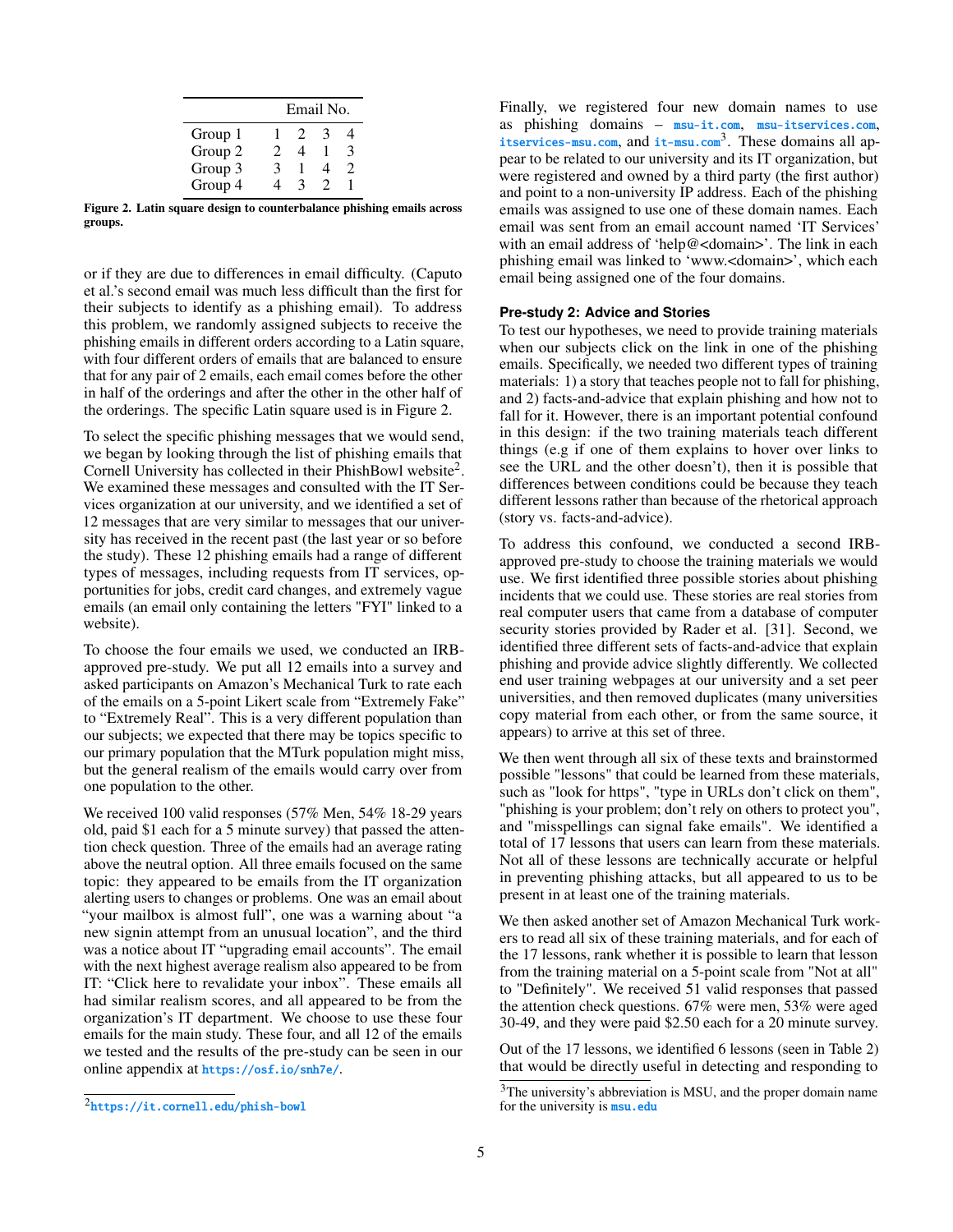- Phishing emails can appear to come from your IT department
- Hover over a link to see where it really goes to
- If you accidentally click a link in an email, your identity can be stolen
- Don't click on links in an email
- Phishing is your problem because if you click on the link in a phishing email, it is your information being stolen
- Phishing is when an attacker sends a fake email to you

<span id="page-5-0"></span>Table 2. Lessons conveyed by the training materials we selected.

the phishing emails we chose in our first pre-study. The other lessons may be useful in general, but do not directly or easily apply to all of the phishing emails we will be sending. For each of the possible lessons, we calculated the average score across the 51 participants' evaluations. The we grouped the lessons into two groups – the 6 lessons that directly affect our phishing emails, and the 11 other phishing lessons – and averaged the scores for each group. From this data, we were able to choose one story and one facts-and-advice to use by choosing the texts that have the highest average score for the directly useful lessons. Both the story and the facts-andadvice we chose had an average score of 3.7 (out of 5) on the 6 directly relevant lessons, where all four other texts scored below 3.4 for those lessons. There was a difference, however, on the non-relevant lessons; the facts-and-advice contained more lessons than the stories (3.2 vs. 2.5 average score on the 11 non-directly-relevant lessons).

The text of the story and the facts-and-advice used in the main study can be seen in the appendix. Additionally, all six of the texts we tested and the results of the pre-study can be seen in our online appendix at <https://osf.io/snh7e/>.

# **Experts and Non-Experts**

For the other manipulation, we wanted to alter the messages to change who appeared to be providing the message: one condition would have an "expert" providing the message, and the other condition would have a "person like me" providing the message.

We began by examining literature about social influence to identify what kinds of people are perceived as "like me". Numerous studies have reported heightened social influence when a person identifies with a source of information and sees that source as "like me". We found that people identify with another person when that other person:

- 1) is engaged in the same action they are taking [\[36\]](#page-11-9);
- 2) is in the same environment (like the same hotel room) [\[17\]](#page-10-16);
- 3) have a similar group identify (such as membership in university) [\[17\]](#page-10-16);
- 4) believe that others hold similar cultural beliefs [\[4\]](#page-9-3);
- 5) are asked to take another person's perspective [\[10\]](#page-10-17); or

6) feel empathy for a similar other person over time [\[7\]](#page-10-18).

After thinking through a number of options, we decided to present our information as coming from "A fellow MSU employee recently clicked on a link in a similar email". This statement makes the message appear to come from someone with similar group membership (3) who recently engaged in the same action as the person who just clicked on a phishing link (1) in a similar situation (2). It may also elicit empathy for the person (6). We believe that this statement will lead the reader to identify with the person providing the anti-phishing message.

To make the message appear to come from an expert, we chose to present the message as coming from "Dr. Rick Wash, a computer security expert". If subjects choose to search for more information, they would find that he indeed does work for the university and is an expert on computer security. Previous research has suggested that including cues like "Dr." and explicitly labeling him an expert would lead subjects to heuristically evaluate the message as coming from an expert [\[8,](#page-10-19) [39,](#page-11-10) [15\]](#page-10-20).

An advantage of this structure is that we can independently manipulate the expert/non-expert and the story/facts-and-advice. We constructed a training webpage that listed the source of the information on the left side of the webpage (expert or nonexpert) and the content of the information on the right side of the webpage (story or facts-and-advice), allowing us to create all four combinations plus a fifth, control webpage that did not include the training material. At the request of the university, we included the university's branding on all training webpages. The final training webpages used in the study are in the online appendix at <https://osf.io/snh7e/>.

#### **Ethical Concerns**

It is difficult to conduct externally valid phishing studies ethically [\[14\]](#page-10-21). One of the biggest challenges is informed consent. If subjects are aware that they are participating in a research study , then they know that they may receive a fake phishing email as part of the study. This can induce two changes in the subjects. First, it can substantially reduce study validity due to changes in behavior. If people know that phishing emails they receive might be part of the study, then they might evaluate these emails differently than they normally would. This is known as "experimenter bias" or the "Hawethorne effect" – people behave differently when they know they are being watched or monitored as part of a study [\[28\]](#page-10-22). To avoid this bias, we did not obtain informed consent ahead of the study, following the recommendation of Finn and Jacobson [\[14\]](#page-10-21). Instead, we worked to minimize the potential harms of the study by ensuring that subjects did not actually encounter any negative consequences of participating in the study. For example, we did not share subject names or click rates with the university, so there were no possible employment consequences based on subject behavior.

Knowing participation in a phishing research study that involves sending real-looking phishing emails has a second potential change in subject behavior: it is possible that subjects will be more likely to click on phishing emails, believing that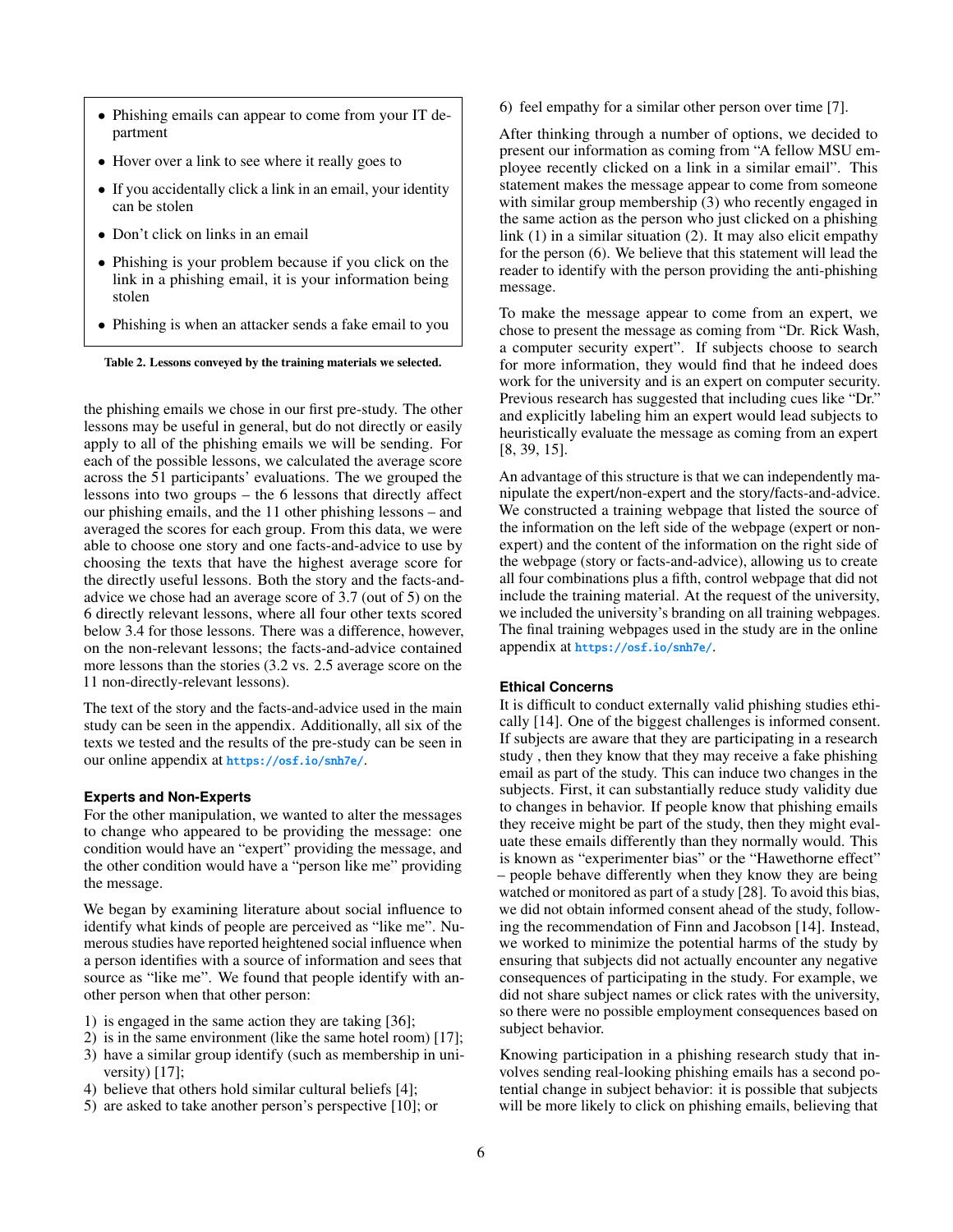the emails are actually benign because they are part of a research study. While our emails actually are benign, subjects have no practical method of distinguishing between our phishing emails and real phishing emails from attackers. This might lead subjects to click on more phishing emails, even though they correctly identified them as phishing messages, because they believed them to be part of a research study and therefore safe. A colleague at a large corporation reported actually seeing this effect after issuing similar company-sponsored training [\[16\]](#page-10-12).

While this second effect is another reason to not obtain informed consent ahead of the study, it is even more of a problem for debriefing subjects after the study. If subjects come to believe that phishing messages might be part of the study, then after the study (when *all* phishing messages they receive are real attacks because the study is over) any increase in click rate is a problem. For this reason, we decided to not debrief subjects about their participation in the study. Since the study did not include either informed consent or debriefing, it is possible that subjects never realized that they were part of the study. For this reason, we worked to minimize potential risks to subjects: we pre-tested phishing emails and training messages, we strictly protected subjects identity to avoid any potential negative consequences from participation, we minimized the effort to participate (receiving a total of 4 emails over a 42 day period), and we did not conduct another phishing study or training in the six months after this study. This decision also made it impossible to collect additional data about the subjects, such as gender, age, or employment status, or to survey the subjects as part of the study.

These ethical concerns were discussed carefully with our institution's Institutional Review Board (IRB) and the study was approved by the IRB. Additionally, discussions with our university's IT Services organizations established that we would limit the number of phishing studies conducted on any population.

#### **RESULTS**

We conducted our study during the Fall of 2016. Each of the 2000 subjects was randomly assigned to one of the 20 conditions (5 training messages that would appear if they click for each of 4 counterbalanced orders of emails) before the study began. The first email was sent to each subject on Monday, October 24th at around 9:30am. This day of the week and time were chosen as a time that people were likely to be using email, and also because it reflects a common time to receive real phishing emails. The second email was sent on Wednesday, October 26th at 9:30am. The third email was sent on Monday, October 31st at 9:30am, and the final email on Monday, December 5th at 9:30am. All emails were sent at the same time of day to all subjects to minimize any differences due to timing.

Due to a glitch in the query used to select subjects, some people were listed more than once as subjects for the first email. These duplicate entries were removed after the first email, leaving us with a final sample size of 1945 staff members who participated in the study.

| Email                           | Percent Clicked |
|---------------------------------|-----------------|
| Mailbox is almost full          | $6.0\%$         |
| New Sign-in Attempt             | 7.0%            |
| <b>Upgrading Email accounts</b> | $12.1\%$        |
| Re-validate your mailbox        | $7.7\%$         |

<span id="page-6-0"></span>Table 3. The subject lines of the four different phishing emails that we sent, and the percentage of subjects who clicked on each one. Every subject received each email exactly once.

| Day    |     | # Clicked Percent Clicked Repeat Clicks |       |
|--------|-----|-----------------------------------------|-------|
| $_{0}$ | 228 | $11.7\%$                                |       |
| 2      | 143 | $7.35\%$                                | 21.7% |
| 7      | 125 | 6.43%                                   | 35.2% |
| 42     | 146 | $7.51\%$                                | 44.5% |

<span id="page-6-1"></span>Table 4. Fewer people clicked on phishing emails in later days, though there was a slight increase after a month. The last column indicates, out of the people who clicked, what percentage of them had previously clicked on the link in one of our phishing emails (and therefore previously received training).

Overall, 25.8% of the subjects clicked on at least one of the four phishing emails they were sent (502 people out of 1945). This means that 74.2% (1443) were secure and did not click on a single phishing email that we sent. However, for each individual phishing email, the click rate was much lower. On average, only 8.3% of the emails we sent were clicked on. This means that for a single phishing email sent to a single person, there is only a 8.3% chance that they will click on it (assuming the phishing email is similarly difficult to the ones we sent). This number is lower than reported in prior field studies (Table [1\)](#page-2-0) [\[25,](#page-10-9) [5,](#page-9-0) [12\]](#page-10-11).

#### *Some Emails are More Difficult*

We sent four different phishing emails. Everyone received each email, though our latin square design had people receiving them in different orders. This allows us to tell which email is the most difficult.

We found that one email – about upgrading email accounts – was significantly more difficult than the other three (Table [3\)](#page-6-0). One possible explanation is that the university was working on upgrading email accounts at the time, and it is possible that subjects had heard about this effort. The phishing email we sent, though, was not from as official university email address and was not part of this effort. This suggests that the latin square design was very important as an experimental control.

#### *Overall, The Training Worked*

Each person received four phishing emails, on days 0, 2, 7, and 42. For the first week, subjects collectively got better and clicked on fewer emails with each subsequent phishing mail. However, after a month passed, they regressed slightly. Table [4](#page-6-1) shows this pattern.

Notice that the majority of clicks were not from subjects who had previously clicked one of our phishing links; instead, most people who clicked on a link in a given day were new victims.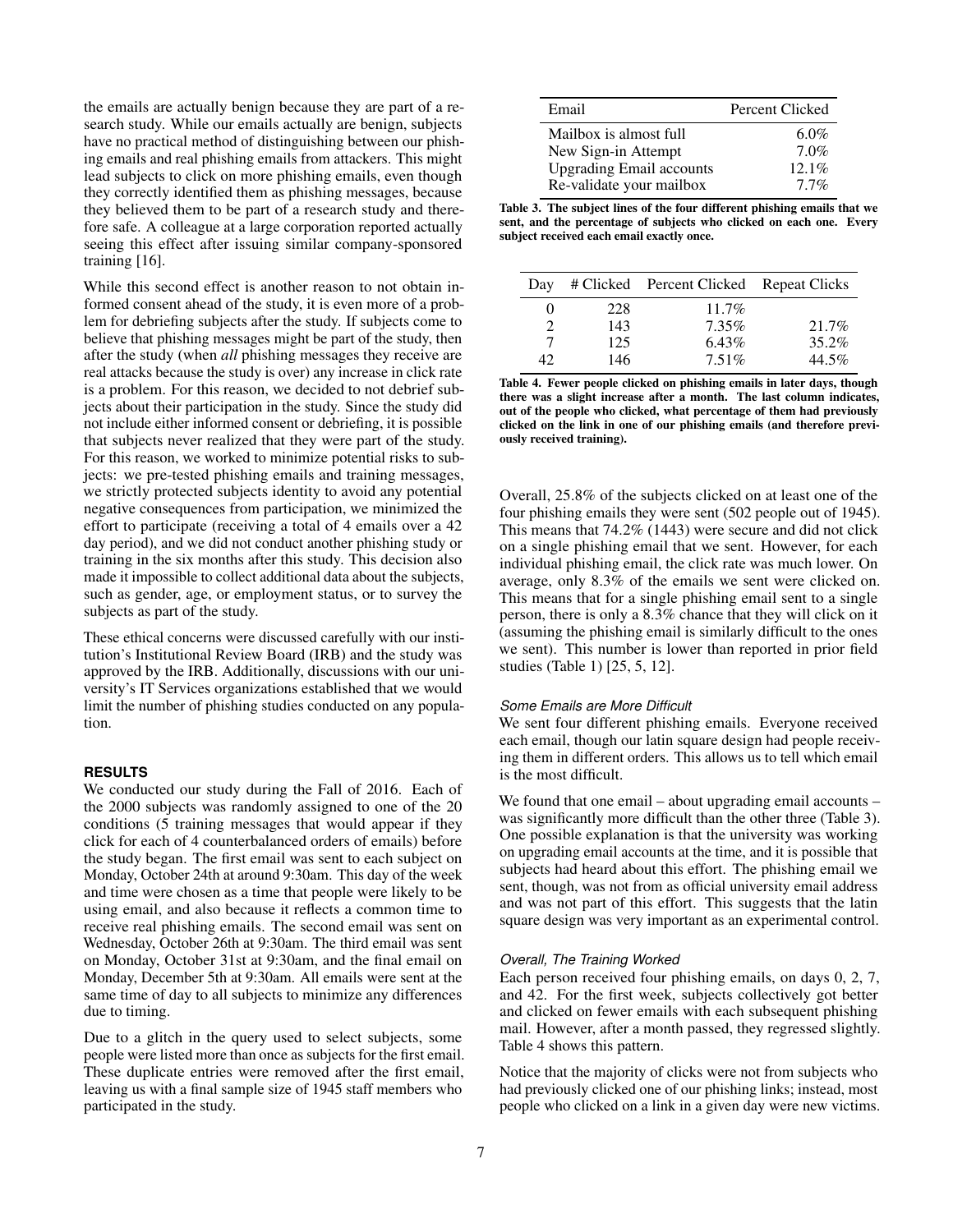| Type of Person                |      |             | Subjects Percent Caputo et al. [5] |
|-------------------------------|------|-------------|------------------------------------|
| Never Clicked                 |      | 1443 74.19% | 21.7%                              |
| Clicked Only Once             | 396  | 20.40%      | 38.7%                              |
| <b>Clicked After Training</b> | -106 | 5.56%       | 39.5%                              |
| Always Clicked                | h    | $0.31\%$    | $10.7\%$                           |

Table 5. Percent of subjects who never clicked or always clicked.

#### *Few People Clicked More than Once*

Caputo et al. [\[5\]](#page-9-0) found that a large number of people are "always clickers" – they click on all phishing emails sent. Caputo et al expressed concern that these always clickers might not respond to training at all. While over 10% of their subjects always clicked, in our study we found only 6 people out of 1945 that were always clickers – less than 1%.

Very few subjects clicked on the link in more than one of our phishing emails. Since subjects only received training messages after clicking on one of our phishing links, any subject who clicked more than once clicked after receiving the training. Only 5.45% of the subjects (106 people) clicked after receiving training.

We found a very large group of "never clickers" – 1443 people. In our sample, this group is much larger than in prior research [\[5\]](#page-9-0).

# **Training Effectiveness**

The basic effectiveness of training for the organization is evidence above: the overall percentage of clicks declined over time, and was much lower after one week (about 45% lower) than at the beginning of the study.

Organizational effectiveness is different from and distinct from individual improvement. The organization as a whole can improve because people talk about the phishing emails they receive and the training they receive, which can lead others to learn from those stories and be trained indirectly [\[31,](#page-11-6) [25\]](#page-10-9).

This indirect training effect was given as a potential confound in one previous study [\[25\]](#page-10-9). To avoid this confound, we only included in the study a randomly selected 2000 out of the approximately 7500 eligible staff members, hoping that this would limit the spread of information. Additionally, we focus our analysis specifically on the people who received training, and their subsequent responses to phishing messages.

#### *Who was Trained?*

502 people received training as part of this study, which is 25.8% of the people who were selected to be in the study. They only received training if and when they clicked on one of the phishing emails. Each person only received training once, even if they clicked on more than one phishing message. This was done to prevent them from learning that phishing messages are generally safe to click on because they come from the university. If they clicked a second time, they received a complete blank webpage.

Of those people, we are able to measure the effectiveness of the training for everyone who clicked on one of the first three emails (421 people). This is because people who first clicked

|                | Advice Story |     |
|----------------|--------------|-----|
| Expert         | 18%          | 34% |
| Person Like Me | 25%          | 24% |
| Control        | 23%          |     |

<span id="page-7-0"></span>Table 6. The percentage of people who clicked on a phishing email *after* receiving a training message. Subjects only received training after initially clicking.

|                              |    | Clicked Clicked<br>Again | Percent |
|------------------------------|----|--------------------------|---------|
| Advice from an Expert        | 76 | 14                       | 18%     |
| Control                      | 81 | 19                       | 23%     |
| Story from a Person Like Me  | 89 | 21                       | 24%     |
| Advice from a Person Like Me | 87 | 22                       | 25%     |
| Story from an Expert         | 88 | 30                       | 34%     |

<span id="page-7-1"></span>Table 7. Number of People who ever clicked after receiving training. **Percentages are the same as in Table [6.](#page-7-0)**  $\chi^2(4, N = 421) = 6, p = 0.2$ 

on the fourth email and received training did not have another opportunity to use their training as part of this study.

For this group of people of 421 people, 25.2% clicked on one of the later emails (106 people). This is a noticeably higher percentage of clicks than the overall click rate. This is not surprising; by clicking on a phishing email, they have revealed themselves to be susceptible to phishing attacks and thus more likely to click on a phishing email than the average person.

## *Types of Training*

Tables [6](#page-7-0) and [7](#page-7-1) compare the results of the different types of training conducted. These results suggest that the traditional training – providing direct advice about how to deal with phishing emails, and having it originate from people who are seen as experts – is the best strategy for training people. It led to a 21% decrease in clicks compared to the Control condition. However, there is an important caveat here: if the exact same advice is seen as coming from a peer ("A fellow university employee"), then the advice no longer works, and leads to a very similar click rate as not training subjects (our control condition).

Stories, however, seem to have the opposite pattern. If a story about a phishing incident is told by an expert, then that actually increases the likelihood of clicking on a phishing email link. On the other hand, if a story is told by someone similar to them, it doesn't not seem to have much effect; it doesn't increase or decrease clicking relative to the control group.

These results indicate an interaction effect, as can be seen in Figure [3.](#page-8-0) Stories are more effective when subjects perceive them as coming from people similar to them, whereas facts-and-advice are more effective when coming from experts. However, these differences were not statistically significant in a  $\chi^2$  test  $(\chi^2(4, N = 421) = 6, p = 0.2)$ .

## **DISCUSSION**

Our major new finding is the interaction effect illustrated in Figure [3:](#page-8-0) that facts-and-advice training leads to lower likelihood of clicking on a phishing link when appearing to from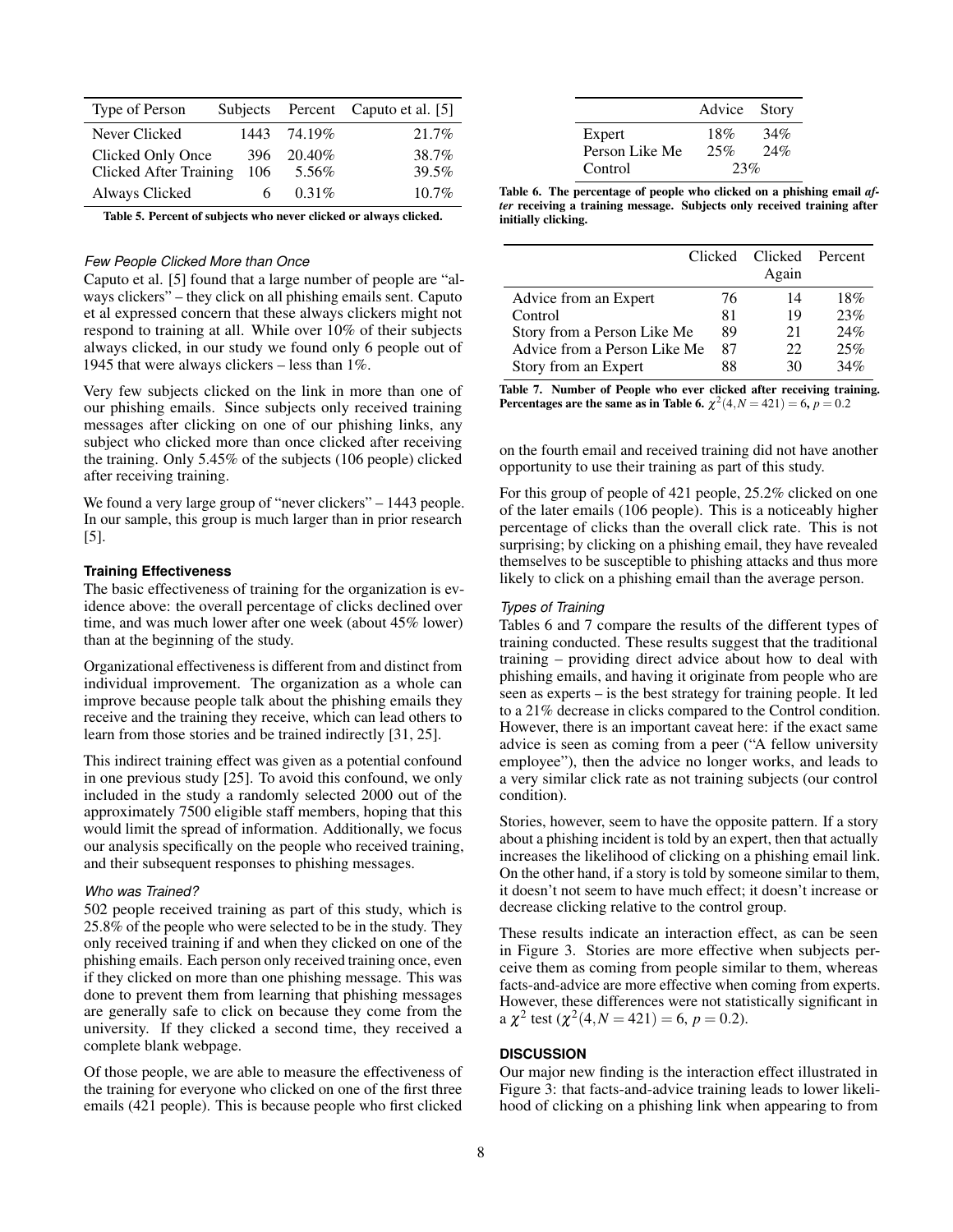

<span id="page-8-0"></span>Figure 3. Estimated Likelihood of clicking on a phishing link after receiving different types of training. Estimates are predicted values from a multi-level logistic regression model that controls for elapsed time and individual differences. Regression model output can be found in supplemental materials.

an expert than from a peer; and a story that conveys the same security lessons leads to lower likelihood of clicking in the opposite situation. Since this was a controlled experiment, all other aspects of the training – timing, situation, email, etc. – were the same across conditions. Thus, we believe that this training affect is causal: these training messages caused the differences in click rates between conditions. For this reason, we also believe that these general patterns will also hold in other security situations where humans are receiving training.

We have identified two potential explanations for this pattern in our data, but this current study cannot distinguish between these two explanations. First, this could be a moderation effect [\[1\]](#page-9-4). The source of the information could moderate how people interpret the information; stories are taken more seriously from peers, and advice is absorbed better from experts. Moderation effects are common in persuasion (e.g. [\[29\]](#page-10-23)), and source of information is frequently an important moderator [\[29\]](#page-10-23). Specifically in the context of computer security and phishing training, the source of the information has the potential to be a very important moderator for whether and how the training ends up affecting user behavior.

Second, our data is also consistent with an alternative explanation: that experts have a strong ability to influence behavior, both positively and negatively, but peers have little influence. Facts-and-advice from experts showed the lowest post-training click rate, but stories from experts produced a post-training click rate much higher even than our control group that didn't receive training. Both the facts-and-advice and the story manipulations contained the same security lessons, but it is possible that the lessons in the stories backfired when coming from experts. This could be similar, for example, to a welldocumented case in the US National Petrified Forest where signs discouraging people from stealing actually lead to increases in theft because they made it seem like everyone was doing it [\[6\]](#page-9-5).

On the other hand, both conditions where content appeared to come from people-like-me had post-training click rates with 1– 2% of the control condition. It is possible that training coming

from peers is simply ignored, and has little effect relative to the large effects present for expert-presented content. Even when providing content that contains the same lessons, experts have a large influence can cause either an increase or a decrease in click rates on phishing, but peers have less influence.

While both explanations are interesting, our data cannot conclusively distinguish between these two explanations. We only have two data points – one facts-and-advice, and one story – that we used to compare these two sources. There is a much larger possible space of training materials, and these two data points are not enough to distinguish between our alternative explanations. Both explanations are consistent with past research on persuasion [\[6,](#page-9-5) [29\]](#page-10-23), but lead to different conclusions. Future research will be needed to tease apart these explanations.

For security professionals, the main message of our study is clear: keep using facts-and-advice style training, and make is clear that this advice is from security experts. This style of advice led to the largest decrease in clicking on phishing links.

# **A Statistical Challenge for Embedded Training Research**

This study also revealed a particular statistical challenge that is common to other similar studies that use embedded training [\[26\]](#page-10-0) to improve phishing. Our study had 1,945 subjects – larger than most other similar studies, as can be seen in Table [1.](#page-2-0) However, because we used the industry standard embedded training, only subjects who clicked on a phishing link in one of our first 3 emails actually received training in time for us to measure its effect. This reduced our effective *N* from 2,000 to 421, or about 20% of our original subject pool.

As society's awareness and training about phishing increases, we are seeing a decline in people's willingness to click on phishing emails. Our average click rate of 8.3% per email (11.7% if you only consider the first phishing email) is lower than past studies, and reflects a societal decline in phishing susceptibility over time (Table [1\)](#page-2-0). This is making it much more difficult to use inferential statistics to study phishing training because this lower rate affects the number of data points for the statistics.

In our study, one condition had almost twice as many clicks as another condition (34% vs 18%, Table [7\)](#page-7-1), but a  $\chi^2$  test of the different click rates between conditions was not statistically significant. This is a large practical effect – training that reduces clicks by 50% is extremely valuable – but is not statistically significant. Past studies have also had this problem, such as the study by Caputo et al. [\[5\]](#page-9-0). It is invalid to conclude that a statistically non-significant result is actually no effect; we still believe that there is an effect and our results represent our best estimate of that effect. However, we cannot necessarily rule out that these differences are due to chance. And this problem will only get worse as our training methods and society's awareness of phishing improves.

## **CONCLUSION**

Phishing remains one of the more widely used methods for exploiting human vulnerabilities today. Training users to recognize and avoid clicking on links in phishing emails is a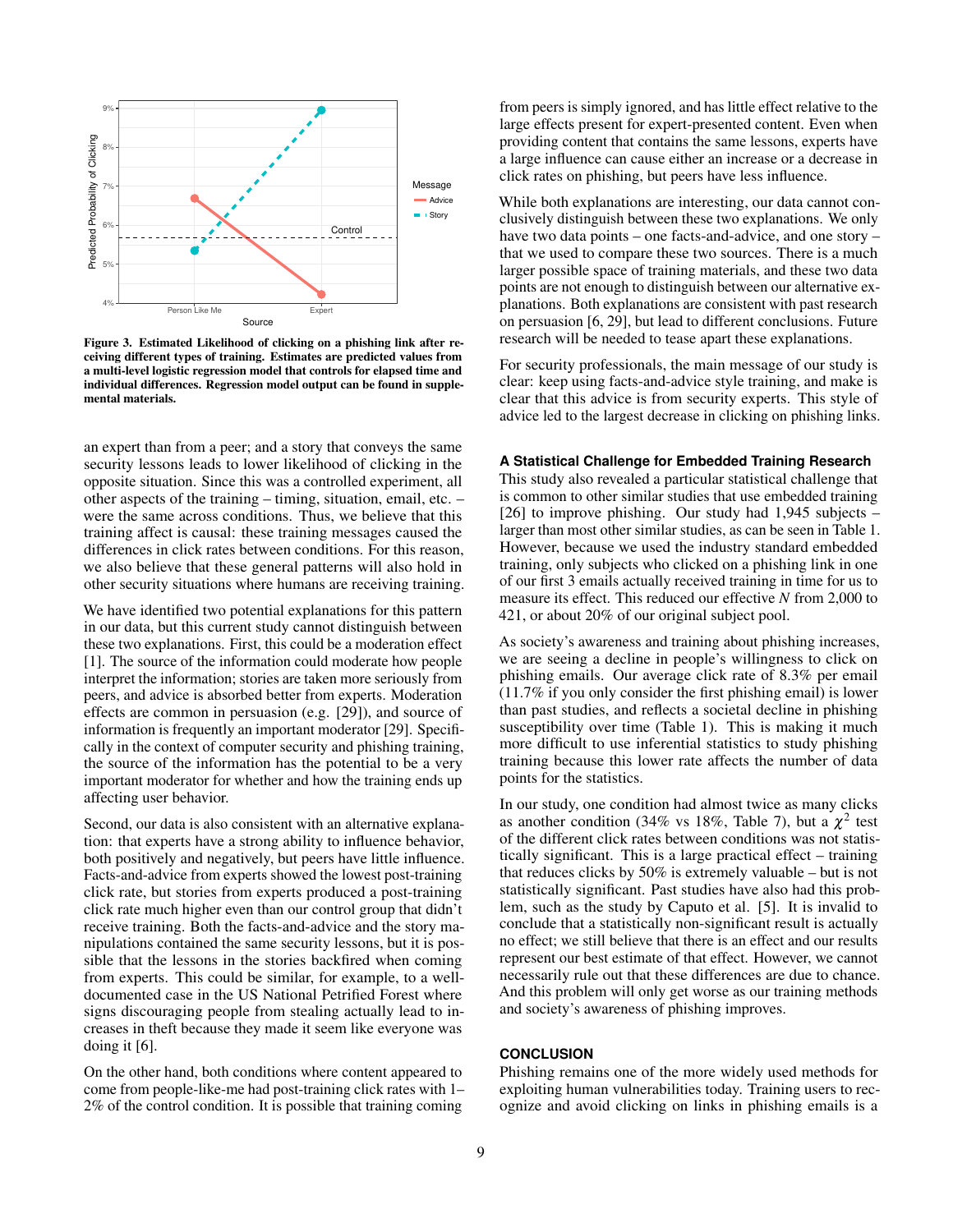large and important business today. We compared two major methods of conducting this training: providing facts-andadvice about phishing, or providing stories of previous victims of phishing. While both can contain the same lessons for end users, we found a surprising interaction effect: facts-andadvice led to lower click rates when appearing to come from an expert, but stories led to lower click rates when appearing to come from peers rather than experts. We discussed competing potential explanations for this interaction effect, but cannot concretely explain it.

# **ACKNOWLEDGEMENTS**

This material is based upon work supported by the National Science Foundation under Grant No. CNS-1116544, CNS-1115926, and CNS-1714126. We also thank Michigan State University IT Services and Rob McCurdy for providing the tool used to conduct the study, for providing access to the participants, and for working with us to whitelist our emails.

# **APPENDIX TRAINING MATERIALS Facts and Advice**

Phishing is an online scam involving email messages appearing to be from a trusted source. A type of phishing, called spear phishing, is especially problematic.

Spear phishing is a technique that con artists use to specifically target individuals or companies and gain access to private information or accounts.

With spear phishing, hackers disguise themselves as a trusted source by sending an email with a request to provide personal information, such as log in and password information. When the person gives the information by replying to the email or via a website link provided, the criminal goes into the account and takes what they want.

Watch for:

- 1. *The email urges you to take immediate action*.
- Often, a phishing email tries to trick you into clicking a link by claiming that your account has been closed or put on hold, or that there's been fraudulent activity requiring your immediate attention. To be safe, log into the account in question directly by visiting the appropriate website, then check your account status.
- 2. *The hyperlinked URL is different from the one shown*. The hypertext link in a phishing email may include the name of a legitimate bank. But when you hover the mouse over the link (without clicking it), you may discover in a small pop-up window that the actual URL differs from the one displayed and doesn't contain the university's name.
- 3. *Be wary of messages demanding immediate response and requesting passwords, bank accounts, or threatening to suspend or terminate your account*.

Look at the sender's email address. Does it make sense? Is it from someone you know? If you don't know the person or the email account is not associated with the actual organization, look up the number for the institution and contact them to verify its authenticity. Do not use any phone numbers provided by the suspected sender.

Phishers could take stolen account credentials and sell them to criminals who could use your email or account to send huge volumes of spam. They could also gain access to your personal and financial information.

# **Story**

"Sometimes frauds will target university email addresses to trick them into giving up information about themselves. I made the mistake of offering up information even after hearing this. I got a message from the "IT department" requesting that I verify my account information, otherwise my account will be suspended.

"Stupid me, I should have known that it was a trick. When I clicked on the email, it took me to a website that wasn't really my university. I had to end up canceling my account and getting a new one, changing my password, etc. It was pretty embarrassing.

"I quickly wizened up and have since never ever been a victim again. Now I hover over links to see where they link to. I won't be fooled twice."

# <span id="page-9-4"></span>**REFERENCES**

- 1. Reuben Baron and David Kenny. 1986. The moderator–mediator variable distinction in social psychological research: Conceptual, strategic, and statistical considerations. *Journal of Personality and Social Psychology* 51, 6 (December 1986), 1173–1182.
- <span id="page-9-2"></span>2. Roy F Baumeister, Liqing Zhang, and Kathleen D Vohs. 2004. Gossip as Cultural Learning. *Review of General Psychology* 8, 2 (2004), 111–121.
- <span id="page-9-1"></span>3. Zinaida Benenson, Freya Gassmann, and Robert Landwirth. 2017. Unpacking Spear Phishing Susceptibility. In *Targetted Attacks (Financial Cryptography and Data Security Workshops)*, Markus Jakobsson (Ed.). Springer.
- <span id="page-9-3"></span>4. Cristina Bicchieri, Jan W Lindemans, and Ting Jiang. 2014. A structured approach to a diagnostic of collective practices. *Frontiers in Psychology* 5 (2014), 93.
- <span id="page-9-0"></span>5. Deanna D Caputo, Shari Lawrence Pfleeger, Joshua D Freeman, and M Eric Johnson. 2014. Going Spear Phishing: Exploring Embedded Training and Awareness. *Security & Privacy, IEEE* 12, 1 (Jan. 2014), 28–38.
- <span id="page-9-5"></span>6. Robert B Cialdini, Linda J Demaine, Brad J Sagarin, Daniel W Barrett, Kelton Rhoads, and Patricia L Winter.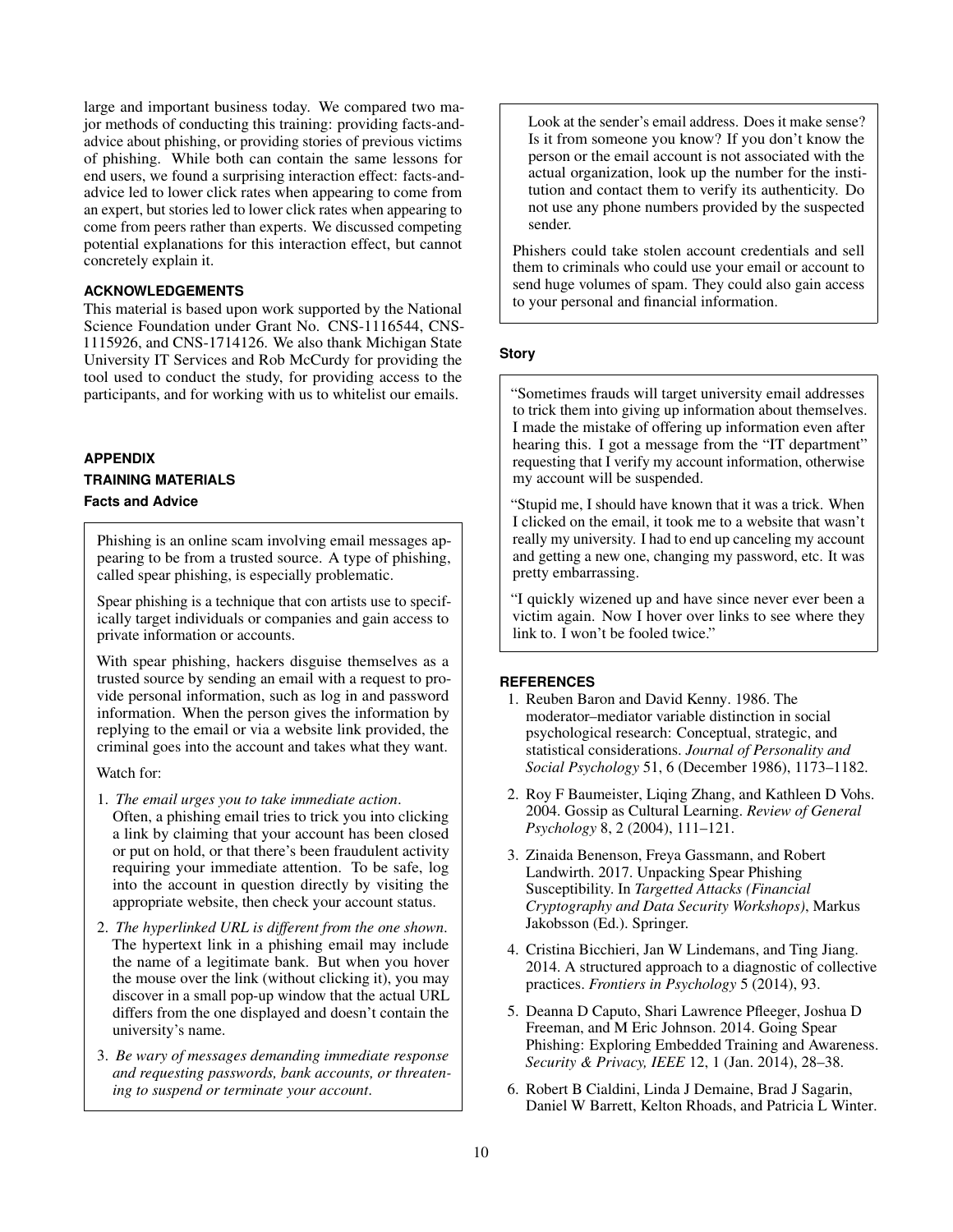2006. Managing social norms for persuasive impact. *Social Influence* 1, 1 (March 2006), 3–15.

- <span id="page-10-18"></span>7. Jonathan Cohen. 2001. Defining Identification: A Theoretical Look at the Identification of Audiences With Media Characters. *Mass Communication and Society* 4, 3 (Aug. 2001), 245–264.
- <span id="page-10-19"></span>8. Richard Crisci and Howard Kassinove. 1973. Effect of Perceived Expertise, Strength of Advice, and Environmental Setting on Parental Compliance. *The Journal of Social Psychology* 89, 2 (Apr 1973), 245–250. DOI:<http://dx.doi.org/10.1080/00224545.1973.9922597>
- <span id="page-10-13"></span>9. Sauvik Das, Tiffany Hyun-Jin Kim, Laura A. Dabbish, and Jason I. Hong. Submitted. The Effect of Social Influence on Security Sensitivity. USENIX Association, 143–157. [https://www.usenix.org/conference/soups2014/](https://www.usenix.org/conference/soups2014/proceedings/presentation/das) [proceedings/presentation/das](https://www.usenix.org/conference/soups2014/proceedings/presentation/das)
- <span id="page-10-17"></span>10. Anneke de Graaf, Hans Hoeken, José Sanders, and Johannes W J Beentjes. 2012. Identification as a Mechanism of Narrative Persuasion. *Communication Research* 39, 6 (Dec. 2012), 802–823.
- <span id="page-10-5"></span>11. Rachna Dhamija, J D Tygar, and Marti Hearst. 2006. Why phishing works. In *CHI '06: Proceedings of the SIGCHI Conference on Human Factors in Computing Systems*. ACM Request Permissions, New York, New York, USA, 581–590.
- <span id="page-10-11"></span>12. Aaron Ferguson. 2005. Fostering E-Mail Security Awareness: The West Point Carronade. *EDUCAUSE Quarterly* (2005).
- <span id="page-10-2"></span>13. Bryan Ferrario. 2015. The True Cost of Phishing Attacks. Alliance Web Security Blog. (November 2015). [https://www.alliancewebsecurity.com/](https://www.alliancewebsecurity.com/true-cost-phishing-attacks/) [true-cost-phishing-attacks/](https://www.alliancewebsecurity.com/true-cost-phishing-attacks/)
- <span id="page-10-21"></span>14. Peter Finn and Markus Jakobsson. 2007. Designing Ethical Phishing Experiments. *IEEE Technology and Society Magazine* 26, 1 (2007).
- <span id="page-10-20"></span>15. B. J. Fogg, Preeti Swani, Marissa Treinen, Jonathan Marshall, Othman Laraki, Alex Osipovich, Chris Varma, Nicholas Fang, Jyoti Paul, Akshay Rangnekar, and et al. 2001. What makes Web sites credible? *Proceedings of the SIGCHI conference on Human factors in computing systems - CHI '01* (2001). DOI: <http://dx.doi.org/10.1145/365024.365037>
- <span id="page-10-12"></span>16. Viabhav Garg. 2015. Personal Communication. (2015).
- <span id="page-10-16"></span>17. Noah J Goldstein, Robert B Cialdini, and Vladas Griskevicius. 2008. A Room with a Viewpoint: Using Social Norms to Motivate Environmental Conservation in Hotels. *Journal of Consumer Research* 35, 3 (Oct. 2008), 472–482.
- <span id="page-10-1"></span>18. Rick C. Hodgin. 2007. Phishing Cost the U.S. \$3.2 Billion in 2007. Tom's Hardware. (December 2007). [http://www.tomshardware.com/news/](http://www.tomshardware.com/news/phishing-cost-u-s-3-2-billion-2007,4576.html) [phishing-cost-u-s-3-2-billion-2007,4576.html](http://www.tomshardware.com/news/phishing-cost-u-s-3-2-billion-2007,4576.html)
- <span id="page-10-6"></span>19. Tom N Jagatic, Nathaniel A Johnson, Markus Jakobsson, and Filippo Menczer. 2007. Social phishing. *Commun. ACM* 50, 10 (Oct. 2007), 94–100.
- <span id="page-10-4"></span>20. Rob Joyce. 2016. Disrupting Nation State Hackers. In *USENIX Enigma*. San Fransisco, CA.
- <span id="page-10-14"></span>21. Gary A Klein. 1998. *Sources of Power*. MIT Press.
- <span id="page-10-10"></span>22. Ponnurangam Kumaraguru, Justin Cranshaw, Alessandro Acquisti, Lorrie Cranor, Jason Hong, Mary Ann Blair, and Theodore Pham. 2009. School of phish: a real-world evaluation of anti-phishing training. In *Proceedings of the Symposium on Usable Privacy and Security*. ACM, New York, New York, USA, 3.
- <span id="page-10-7"></span>23. Ponnurangam Kumaraguru, Yong Rhee, Alessandro Acquisti, Lorrie Faith Cranor, Jason Hong, and Elizabeth Nunge. 2007a. Protecting people from phishing: the design and evaluation of an embedded training email system. In *Proceedings of the ACM Conference on Human Factors in Computing (CHI)*. ACM, New York, New York, USA, 905–914.
- <span id="page-10-8"></span>24. Ponnurangam Kumaraguru, Yong Rhee, Steve Sheng, Sharique Hasan, Alessandro Acquisti, Lorrie Faith Cranor, and Jason Hong. 2007b. Getting users to pay attention to anti-phishing education: evaluation of retention and transfer. In *Proceedings of the anti-phishing working group eCrime Researchers Summit*. ACM, New York, New York, USA, 70–81.
- <span id="page-10-9"></span>25. Ponnurangam Kumaraguru, Steve Sheng, Alessandro Acquisti, Lorrie Faith Cranor, and Jason Hong. 2008. Lessons from a real world evaluation of anti-phishing training. In *eCrime Researchers Summit*. IEEE, 1–12.
- <span id="page-10-0"></span>26. Ponnurangam Kumaraguru, Steve Sheng, Alessandro Acquisti, Lorrie Faith Cranor, and Jason Hong. 2010. Teaching Johnny not to fall for phish. *ACM Transactions on Internet Technology (TOIT)* 10, 2 (May 2010), 7–31.
- <span id="page-10-3"></span>27. Jess Nelson. 2016. Email Phishing Attacks Estimated to Cost \$1.6M Per Incident. Email Marketing Daily. (January 2016). [https://www.mediapost.com/publications/article/267680/](https://www.mediapost.com/publications/article/267680/email-phishing-attacks-estimated-to-cost-16m-per.html) [email-phishing-attacks-estimated-to-cost-16m-per.html](https://www.mediapost.com/publications/article/267680/email-phishing-attacks-estimated-to-cost-16m-per.html)
- <span id="page-10-22"></span>28. H. M. Parsons. 1974. What Happened at Hawthorne?: New evidence suggests the Hawthorne effect resulted from operant reinforcement contingencies. *Science* 183, 4128 (Mar 1974), 922–932. DOI: <http://dx.doi.org/10.1126/science.183.4128.922>
- <span id="page-10-23"></span>29. Richard E Petty and John T Cacioppo. 1986. *Communication and persuasion : central and peripheral routes to attitude change*. Springer.
- <span id="page-10-15"></span>30. Emilee Rader, Alcides Velasquez, Kayla D Hales, and Helen Kwok. 2012a. The gap between producer intentions and consumer behavior in social media. In *GROUP '12: Proceedings of the 17th ACM international conference on Supporting group work*. ACM Request Permissions.